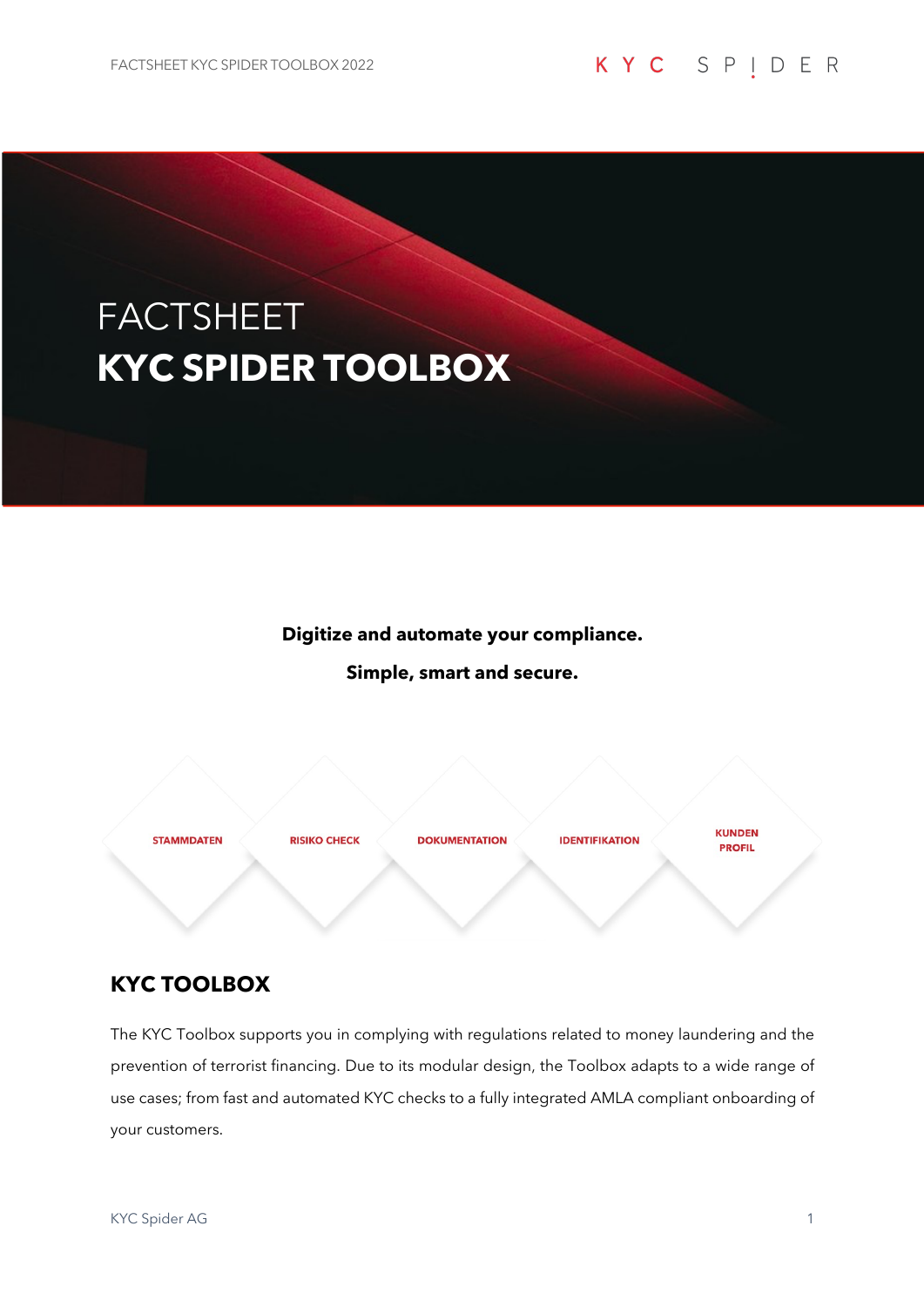#### **1. KYC FILE**

A separate **KYC file** is created for each of your audited customer relationships. All data and documents that are generated from the toolbox or loaded via **the Upload Service** and are required for compliance-compliant documentation are saved in a structured form in the KYC file. The responsibility for the final assessment of the results lies with the compliance department or the customer.

# **2. MATCHPROFIL**

In order to use the functions mentioned in this document correctly, a pre-verified **Match Profile** is stored. In the absence of an explicit order from the customer for an individual adjustment, the match profile that is stored by default and complies with the current specifications of FINMA and the VQF is activated. The match profile should be adapted to your compliance concept; in any case, it must be confirmed and signed by you in each case.

Further information on the settings and the match profile can be found here.

# **3. CHECK RISK**

The **Check Risk** function is used to check a natural or legal person (customer, supplier, other relevant persons) for indications that are relevant with regard to money laundering and the prevention of terrorist financing.

This standard check delivers the result "indications of possible risks found" or "no indications found". For documentation purposes, the result, including information on the respective categories of **sanctions, PEP, crime and country risks**, is stored as a KYC Check Report in the KYC file.

# **4. VERIFY RISKS**

Information relevant to money laundering and the prevention of terrorist financing must be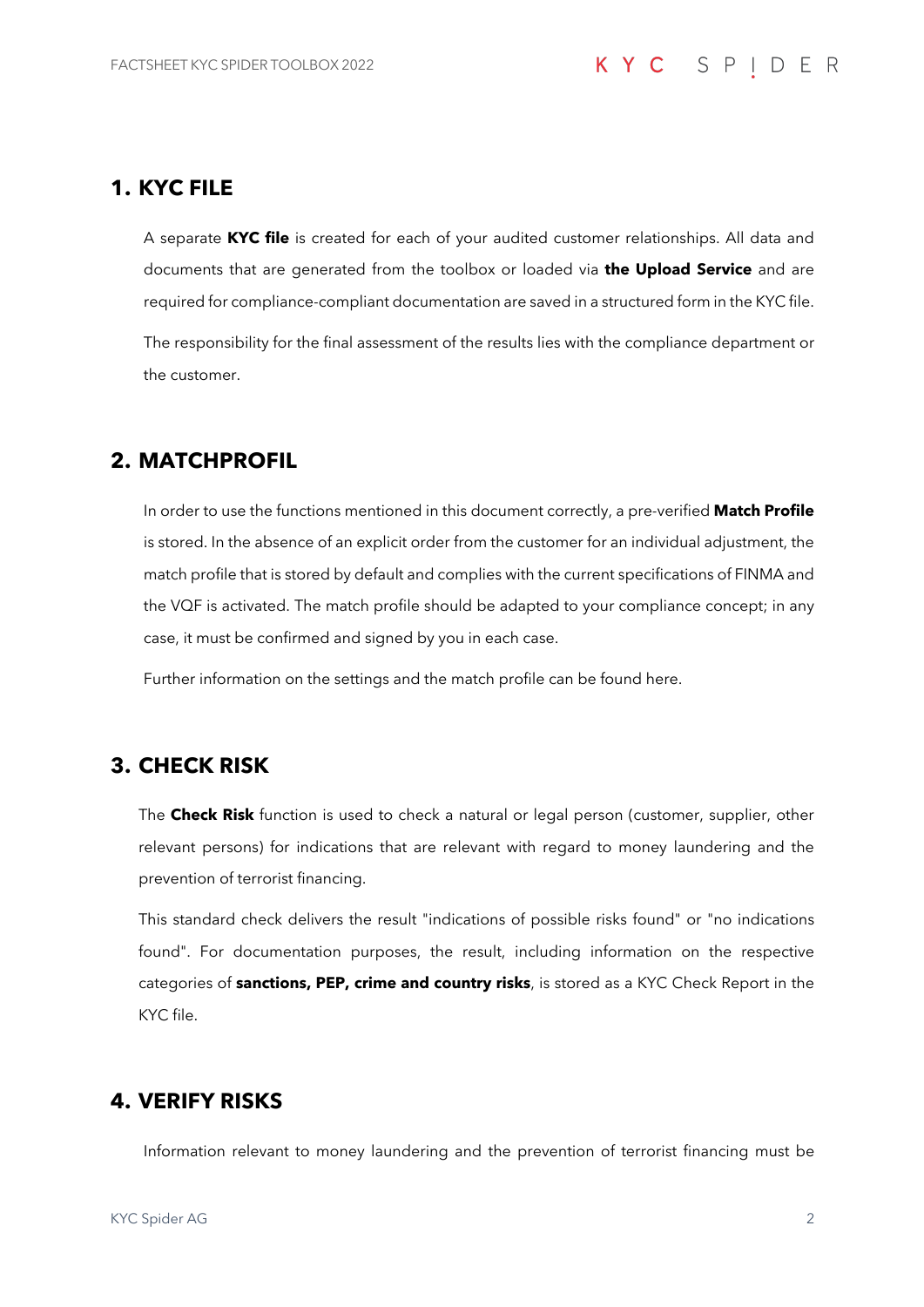verified. Information is displayed that could apply to the person / organization checked according to the stored match profile. You can verify these leads and have the possibility to rate matches as **True / False Positive** and to comment on them. An **Investigation Report** is generated for each completed verification and stored in the **KYC File**. This documentation is available for you to download.

# **5. RE-CHECK INKL. WHITELISTING**

With the Toolbox you can **periodically check** your customer base **for risks**. If your customer data is stored in the toolbox via **Document Store**, the verification and evaluation of the respective customer relationship is saved. This means that when a new KYC check is performed, which can be carried out either per customer relationship or for the entire customer base, by uploading a CSV file or as a renewed transmission of the customer data via API, the existing assessment is taken into account and only the **customer relationships with a changed risk situation** are submitted for a new check (**white-listing**). The KYC checks and the associated risk rating are stored in the KYC file. Previous checks can be called up and viewed at any time in the form of an audit log.

# **6. CCC CHECK (Crypto Compliance CHECK)**

The Crypto Compliance Check supports you in complying with your AML regulations in connection with **crypto currencies** and **blockchain technologies**. By means of a detailed check of wallets and transactions, you can quickly and reliably identify indications of possible fraud. The underlying risk policy covers a wide range of categories such as illegal payments from the **darknet, theft, sanctions, and high-risk organizations, as well as coin mixers, gambling and theft.**

This service supports **more than 250 different blockchains/tokens**. The detailed result is stored as a report in the KYC file.

# **7. VIDEO IDENTIFICATION**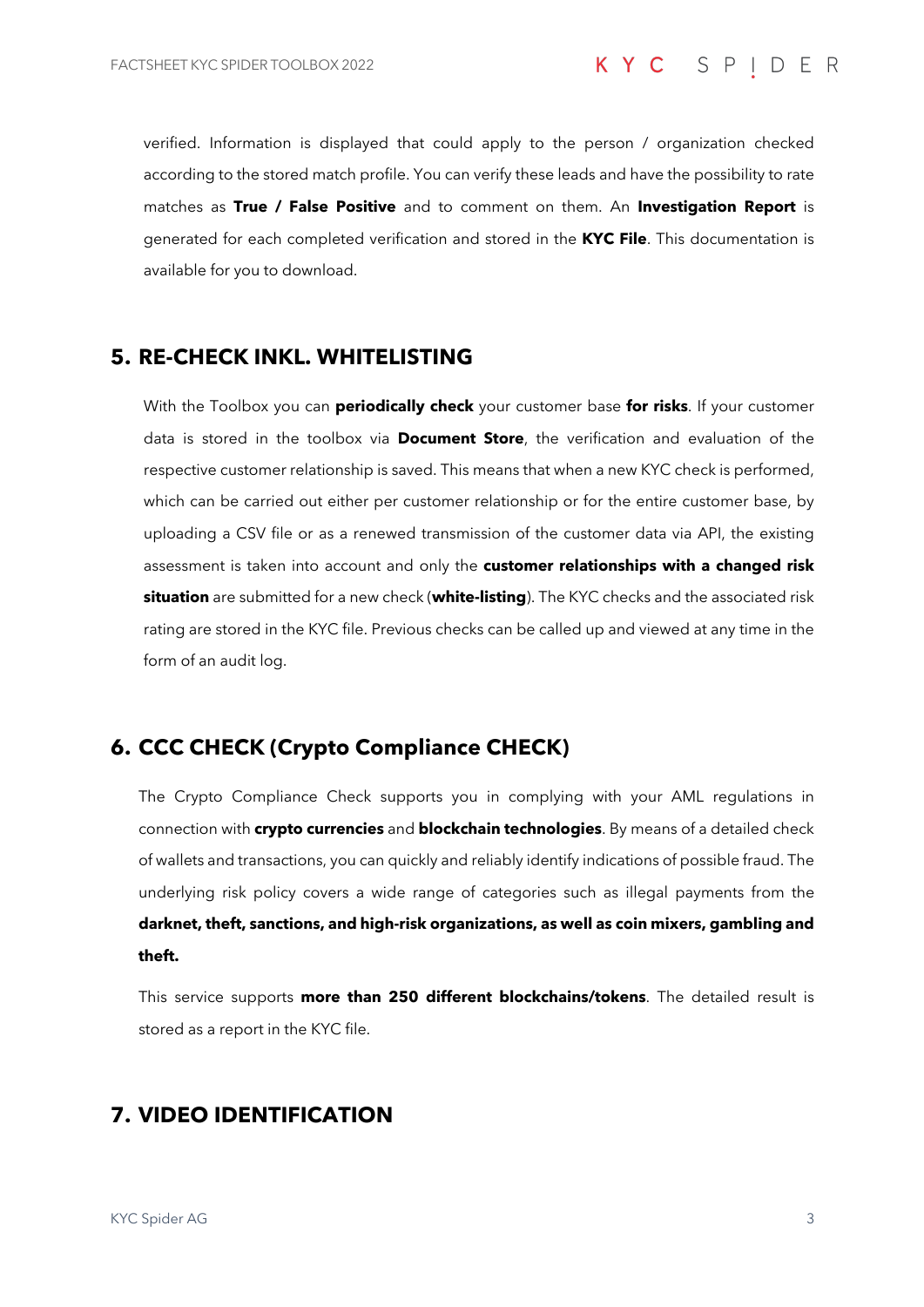With the **video identification**, the customer is guided through the identification process in a video call by a trained and certified agent and identified beyond doubt. All data, photos and voice recordings collected in the video identification process are stored in the **KYC file**.

**Video identification** is performed in accordance with FINMA Circular 2016/07 and enables customer identification without the need for additional measures (microtransaction, proof of address). The flow of the identification process can be found here: Flow Process.

The requirements for such identification can be defined by you and individually adapted to your internal compliance standards. In the case of transactional business, various thresholds apply from which the identification of a person/company must take place in accordance with FINMA Circular 2016/07. In case of legal questions or questions regarding applicability, we will be happy to connect you with the appropriate specialists from our **partner network.**

#### **8. ONLINE IDENTIFICATION**

As an alternative to video identification, Toolbox offers you **fully automated identification of your customers,** which is available **around the clock** and independent of service times. In this procedure, the customer is guided through the identification process by means of an **algorithm**. In the vast majority of cases, the online identification can be released immediately and automatically after completion of the identification process. If the algorithm detects any anomalies, a manual review is then carried out by a trained agent. All data and photos collected during the online identification process are stored in the **KYC file.**

Online identification is carried out in accordance with the latest requirements of FINMA Circular 2016/07 and includes an automated ID check, recognition of security features on **ID documents, as well as facial recognition and liveness check.**

#### **9. ONBOARDING CHATBOT**

Within the scope of customer onboarding, it is essential to determine further information, such as the origin of the assets brought in, the type and purpose of the business relationship or the ownership structure (beneficial owner, controlling owner), if certain investment amounts are exceeded.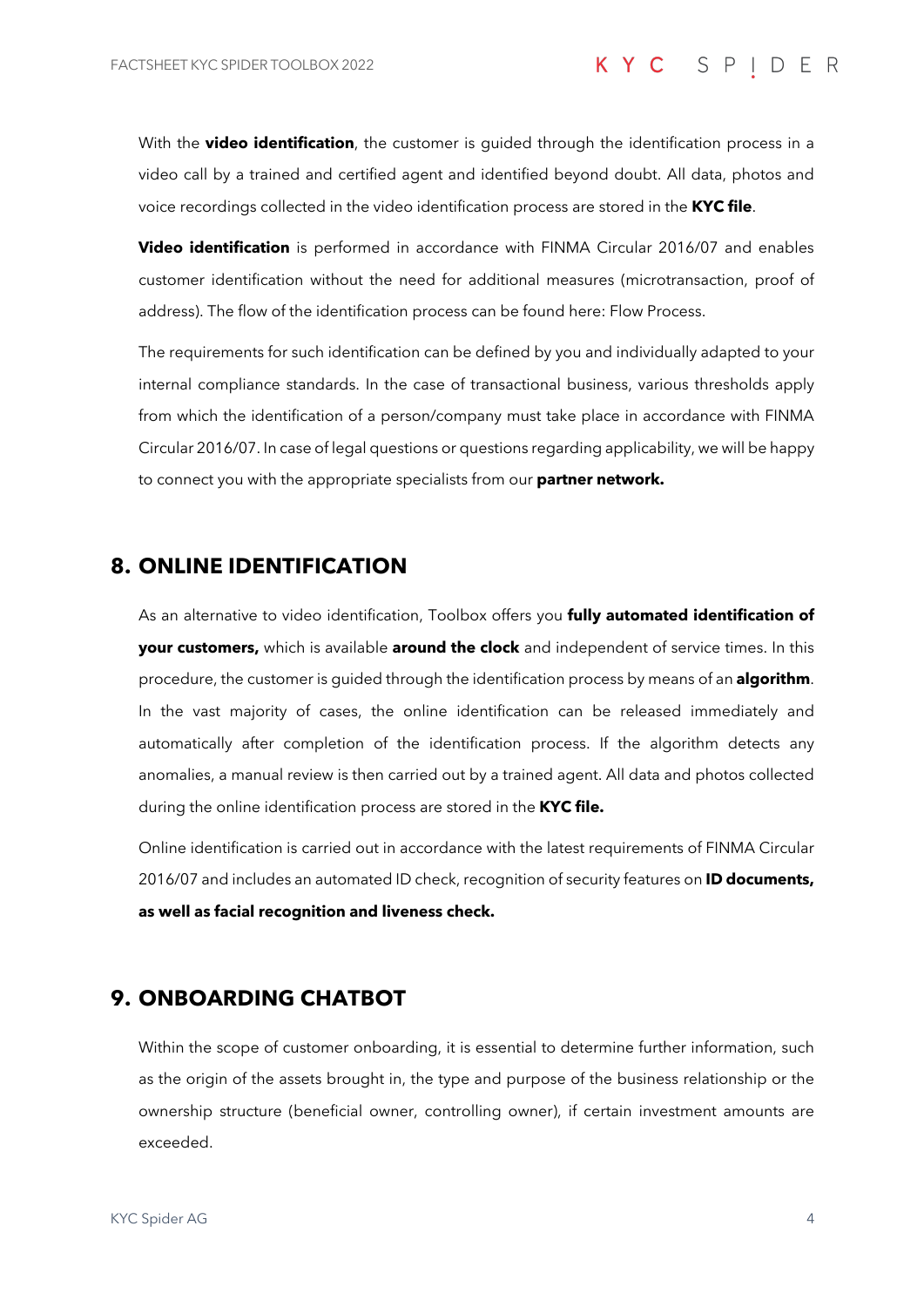The digital **onboarding chatbot** enables a simple and structured collection of this AMLA relevant information. During the **automated and standardized dialog**, a KYC check is performed in the background. If there are indications of potential risks, the chatbot asks additional questions that can be helpful in validating the risks. The onboarding chatbot is secured with a **2-factor authentication**, furthermore at the end of the chatbot dialog the customer is asked to confirm the correct data capture and to proactively inform the counterparty about any changes.

The chatbot can be integrated into your own environment using iFrame. We are also happy to consider individual customizations upon request.

The information captured in the chatbot forms the basis for the relevant **compliance forms** generated via the onboarding chatbot and stored in the **KYC file**.

# **10. COMPLIANCE DOKUMENTATION (product «Generate Forms»)**

In the Toolbox, various **compliance forms** are available as templates, adapted to the specifications of the VQF.

Based on the information already determined and available, the Toolbox can create these forms automatically. This ensures that the correct forms (**customer profile, risk profile, identification form, forms for beneficial owner (A) and control owner (K)**) are always selected. If relevant information and documents for the creation of these forms are missing, you will be notified in advance and can add this information.

If your forms differ from those of the VQF - we will be happy to check your documents for possible digitization so that you can generate them automatically via the Toolbox.

#### **11. VERIFICATION ASSISTANT**

Up-to-date data is essential for compliance with money laundering regulations. The Verification Chatbot allows you to quickly and easily **verify the individual data of your customer relationship.** The Verification Chatbot queries the relevant data (e.g. surname, first name, date of birth, nationality, etc.) and asks the customer to confirm the accuracy. This data is subsequently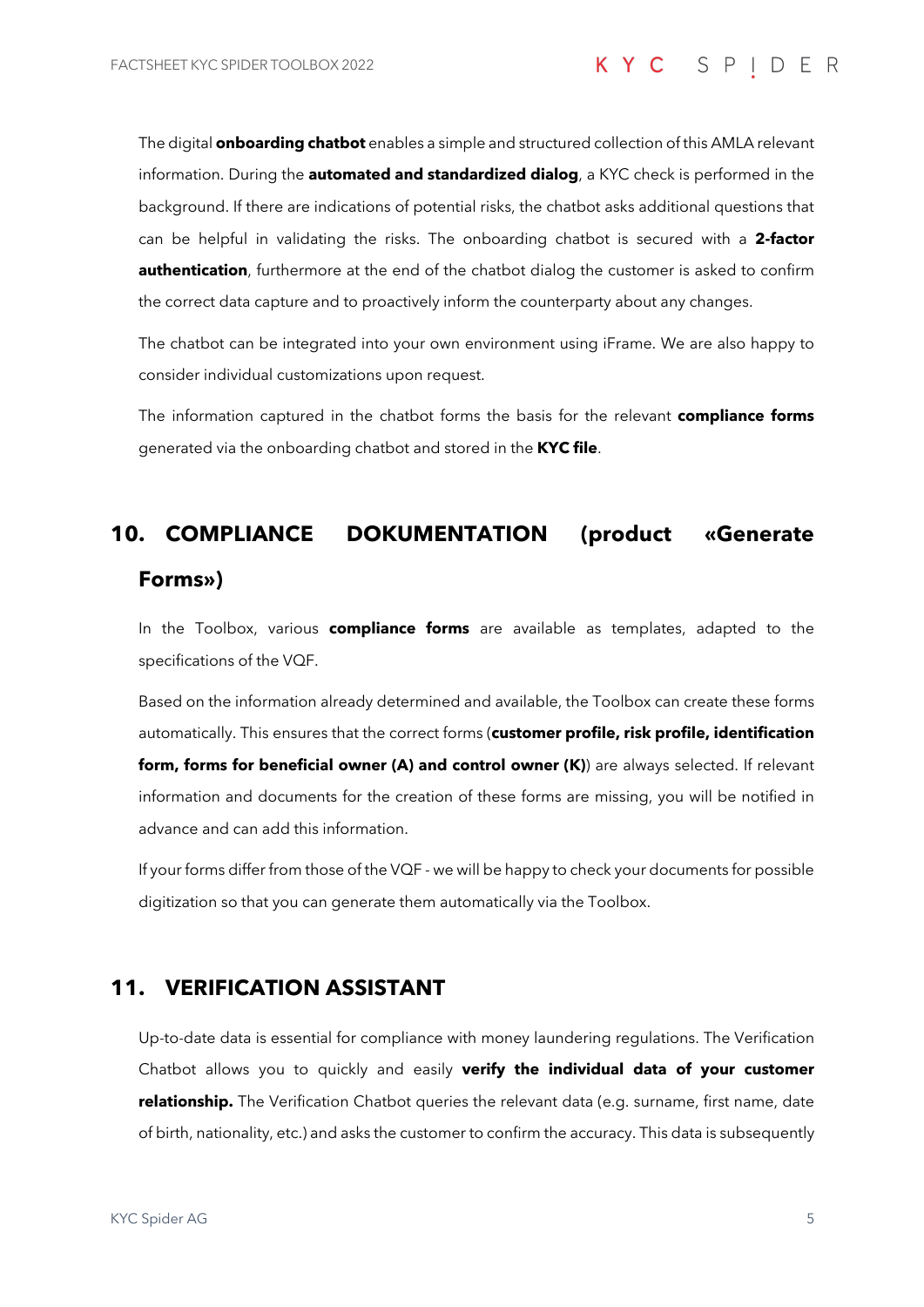transferred to the respective customer relationship.

The verification chatbot is secured with a **2-factor authentication**. In addition, at the end of the chatbot dialog, the customer is asked to confirm the correct data collection and to proactively inform the other party about any changes.

#### **12. Media Check**

With the **Media Check** we offer you another tool with which you can check your (potential) customers and business partners for general **Google** and website entries as well as general media news, including **social media channels**. This tool is ideal to get a first, general media impression and overview of a person or company or to complete a customer dossier.

#### **13. ENHANCED DUE DILIGENCE (EDD ASSISTANT)**

If further information is required for a risk assessment, an in-depth clarification can be triggered with the **EDD Assistant**. The EDD is specifically optimized for AMLA topics and enables both an overall AMLA clarification as well as an in-depth clarification of individual topics (e.g. **money laundering, financial crimes, corruption, criminal proceedings, terrorism, etc.**). The information found worldwide on websites, in media databases and company registers can be evaluated and commented on by the compliance officer. It is also possible to add your own documents or websites to the report. The final report is then stored in the **KYC file**.

# **14. ESG DUE DILIGENCE (ESG ASSISTANT)**

The monitoring of **ESG (Environmental, Social & Governance) risks** is becoming a new, additional compliance requirement. Analogous to the EDD Assistant, the Toolbox offers an ESG Assistant for this purpose, which identifies relevant information for your business relationships (e.g. suppliers) on topics such as **environmental procurement, child labor, land grabbing or conflict mineral**s. The information found worldwide on websites, in media databases and company registers can be evaluated and commented on by the compliance officer. It is also possible to add your own documents or websites to the report. The final report is then stored in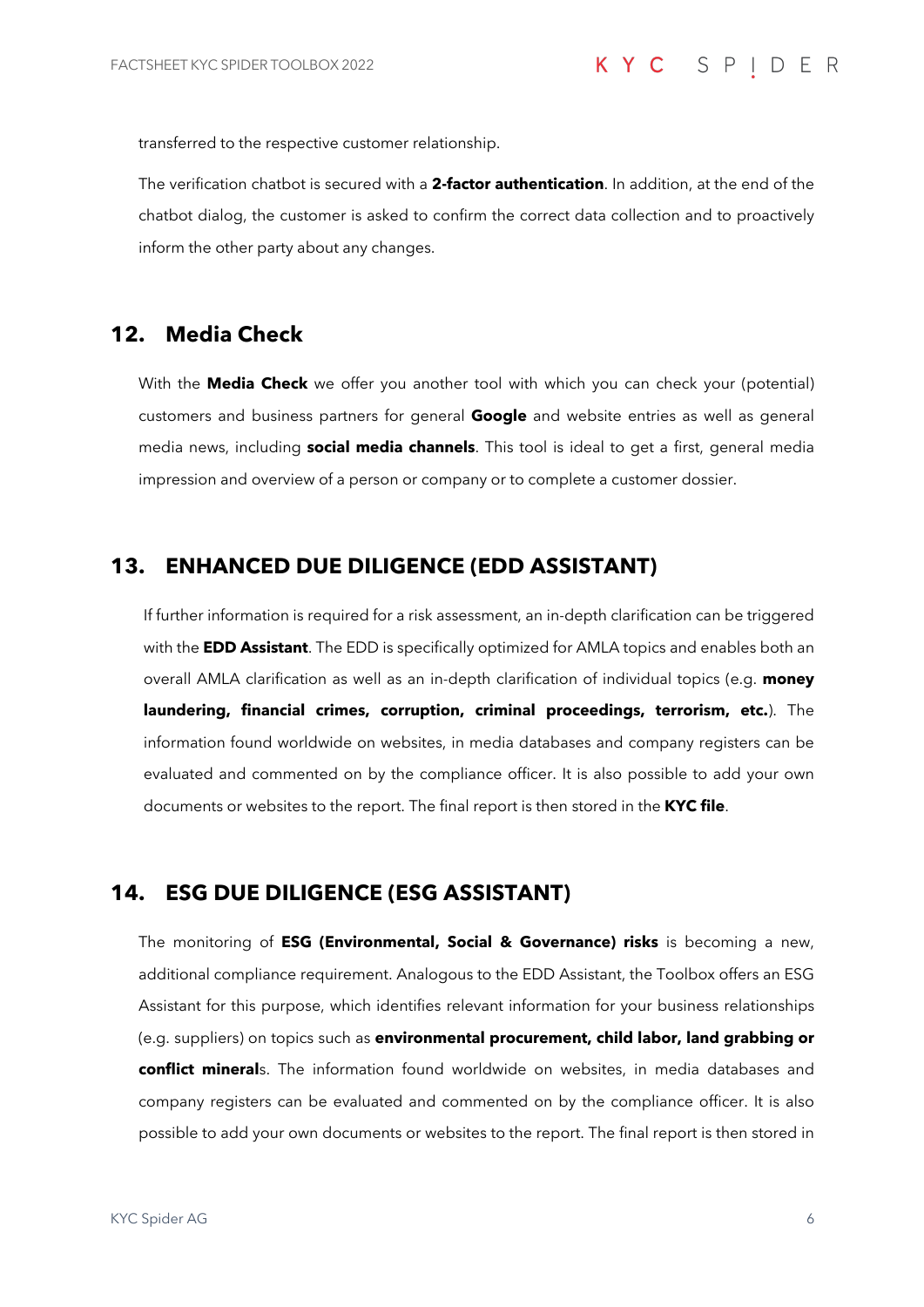the **KYC file**.

#### **15. REGISTRY CHECK**

The Registry Check can be used to check the **Swiss Commercial Register**. This search generates a report listing the publications from the Swiss Official Gazette of Commerce (SOGC). This report is stored in the KYC file and is available for download.

#### **16. ADDRESS CHECK**

The Address Check can be used to check whether the name of the person as specified is registered at the address with Swiss Post. If several names and/or addresses are entered, all combinations are checked. At the same time as the search, an "Address Check Report" is available in the **KYC file**, which provides a detailed result. The "Address Check" is also available in the KYC API.

#### **17. MRZ CHECK**

With the **MRZ Check function (the Machine Readable Zone (MRZ)** of a document), an identification document can be analyzed for its readability (OCR analysis). The checksums are checked and we provide a score from 0 to 100. 100 means that all check sums are correct and the identification document is perfectly readable. This check is used to quickly check whether the document is in a legally suitable form (readable).

#### **18. UPLOAD SERVICE**

All documents required for the customer relationship can be uploaded and saved in the **KYC file** in the toolbox.

The upload can be performed by the compliance officer, via API or also by the customer. In this case, you can notify the entity to be checked by e-mail and request that it upload the required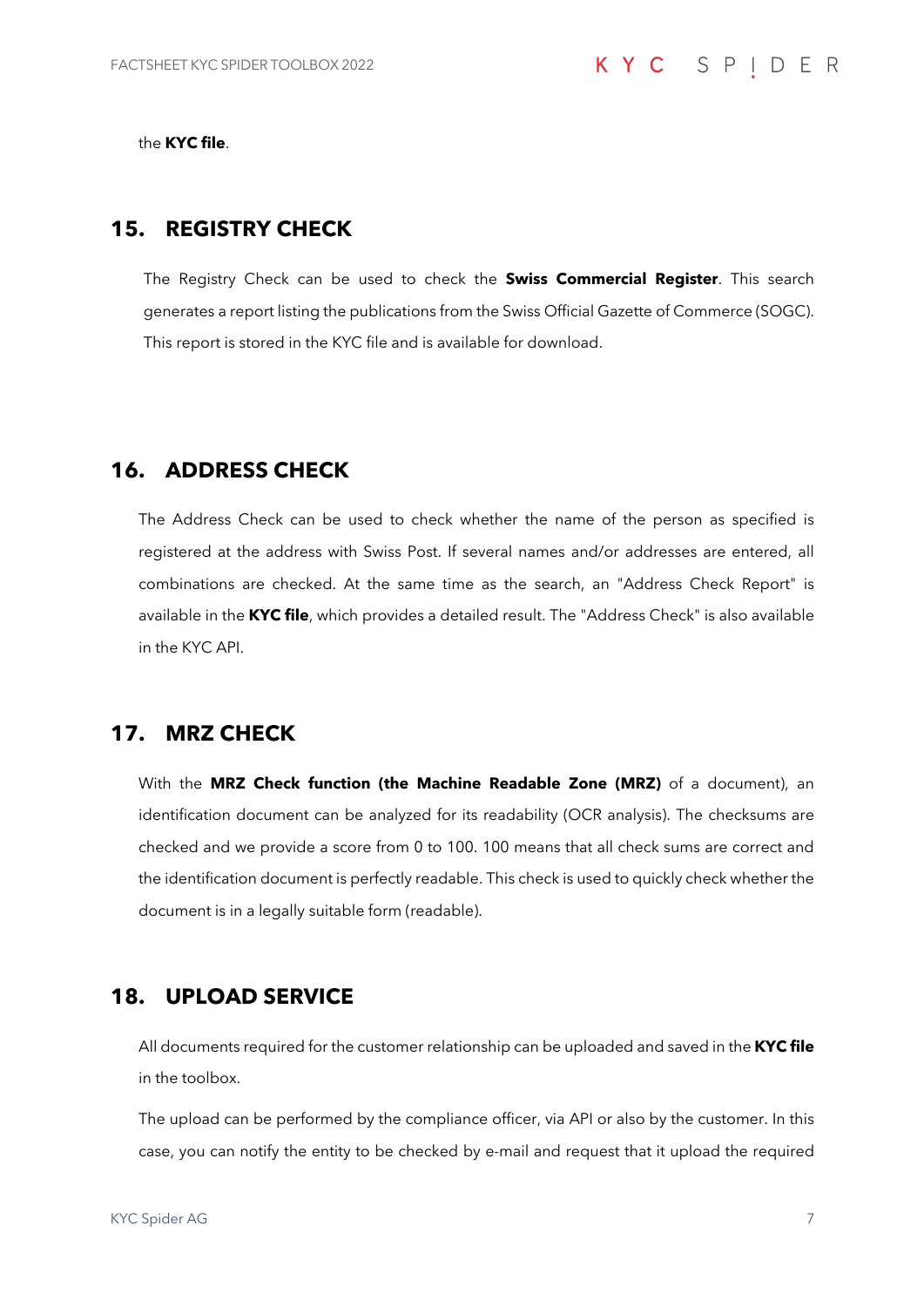documents directly to the toolbox itself via an upload secured by means of 2-factor authentication. Any storage will be done according to the principles defined in our platform privacy policy..

# **19. MONITORING / SCAN (BATCH-NAME-CHECK)**

By means of **monitoring**, the toolbox offers the possibility to check all existing customer relationships for a changed risk situation in one step.

Alternatively, this function is also available for uploading new customer relationships, which can be done using a CSV file. The toolbox automatically creates a KYC file for each person/organization checked. If this file contains customers that have already been created in the Toolbox, they will be updated and checked during the scan.

#### **20. DOCUMENT STORE**

In the Toolbox, we offer you the option of storing captured customer data, reports and KYC documents for the long term (Document Store). The storage takes place on **Swiss servers**, at **very high security standards**. If the Document Store is activated, the captured data is permanently retained in the Toolbox, so that **access to historical data** is guaranteed at all times. Furthermore, **white-listing** is supported as part of the KYC checks, so that only customer relationships with a changed risk profile need to be rechecked during a periodic review. The Document Store is offered as a **fixed fee or flexibly per recorded customer relationship**.

If the activation of the Document Store is not desired, KYC Spider is obliged under the Data Protection Act to delete all data in the toolbox, including log files and reports. Reference is made here to the KYC Platform Privacy Policy. This means that after a period of 4 weeks (after the initial recording of the customer relationship), this relationship, including all data, will be deleted and must be recorded again in the Toolbox.

#### **21. WEB-SERVICE (API)**

Using a **web service (API),** it is possible to easily connect the toolbox with other systems. The